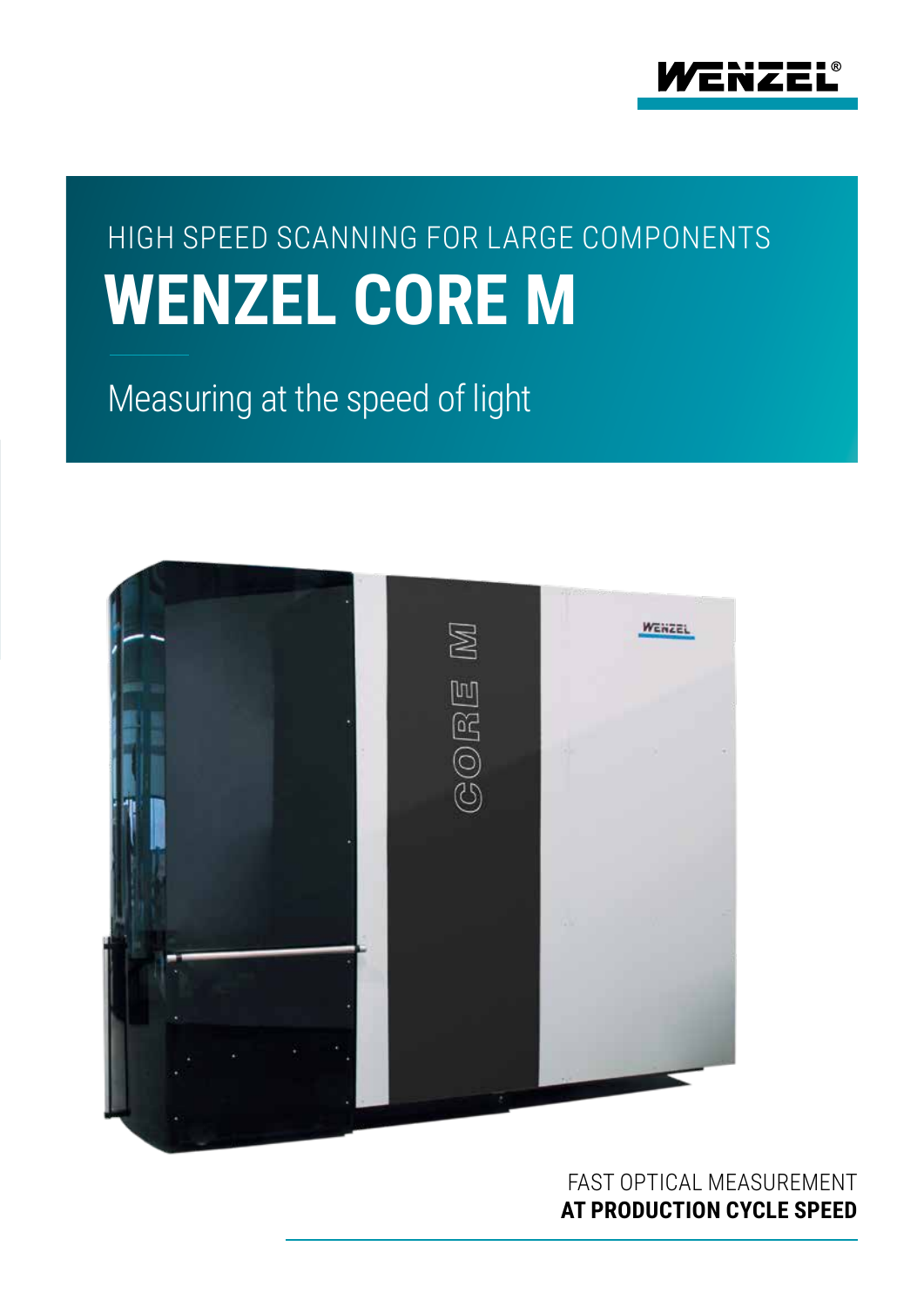# **WENZEL CORE M**

### OPTICAL MEASUREMENT AT PRODUCTION CYCLE SPEED

The CORE M High Speed Optical Scanning System is a device that was developed to meet the increasing demand for 100 % inspections. It works quickly and effciently directly in production. Designed to increase the speed of the production process, the CORE M offers a highly flexible 3D optical inspection solution for large components

and demanding measurement requirements in global manufacturing. The CORE is based on a proven mechani cal structure, developed and manufactured in WENZEL's renowned production facility in Germany. This forms the cornerstone for its accuracy, reliability and quality.

### FEATURES

- **High-speed measuring operation** using dynamic linear motors in a 6-axis measuring system
- P **Fully integrated optical sensors** measure complex workpiece geometries in a reasonable time
- P The CORE M offers the optimal solution for **the measurement of components in-line or at-line with** its sensors
- **Large measuring volume** (up to 500 mm x 500 mm x 2500 mm) for measuring large components
- **F** Small footprint and compact design in relation to measuring volume

### FIELDS OF APPLICATION

The CORE M is the optimal solution for the measurement of turbine blades, shafts, various vehicle parts and much more. The optical high-speed measuring system is used in a wide variety of industries, such as tool and mold making, prototype construction, the automotive industry, reverse engineering and aviation.



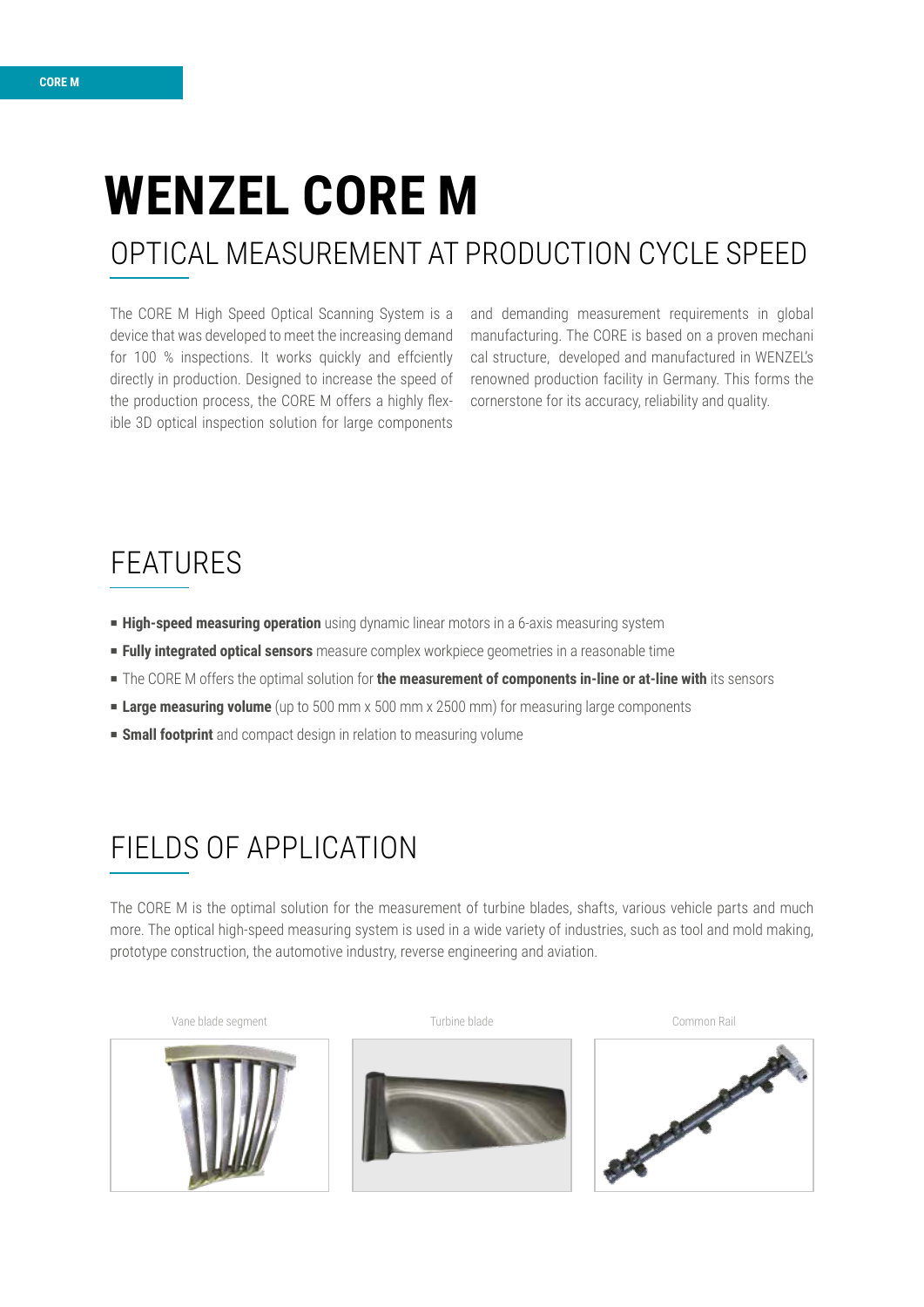



E E

F F

 $\overline{1}$ 

### MACHINE PROFILE

| <b>Space Requirements (L x B x H)</b> | 1440 x 3970 x 2530 mm |
|---------------------------------------|-----------------------|
| <b>Machine weight</b>                 | 6300 ka               |
| <b>Acceleration</b>                   | $10.000$ mm/s         |
| <b>Measurement system resolution</b>  | $0.1 \mu m$           |

### **YOUR ADVANTAGES AT A GLANCE** A

#### P **Dynamic and effective**

Acceleration up to 10,000 mm/s | Travel speed of 800 mm/s | Minimization of machine movement | Repositioning during measurement

#### **Example Compact design**

Small footprint with large measuring volume | Working range accessible from 3 sides | Integration of controller and PC in the device | Protective hood for unfavorable lighting conditions | No compressed air required

#### P **Unique sensors**

Simple measurement of critical areas | Direct measurement of polished and highly reflective surfaces | Large working distance and measuring range

#### P **State-of-the-art technology**

Can be automated | Robotic integration capability | Temperature stable in a range from 18°C - 30°C | Dirt resistant due to protected guides | Earthquake proof up to 6.5 on the Richter scale | Use of precision scales | 6-axis measuring system | Angle acceptance of the sensors of 90° ±85°